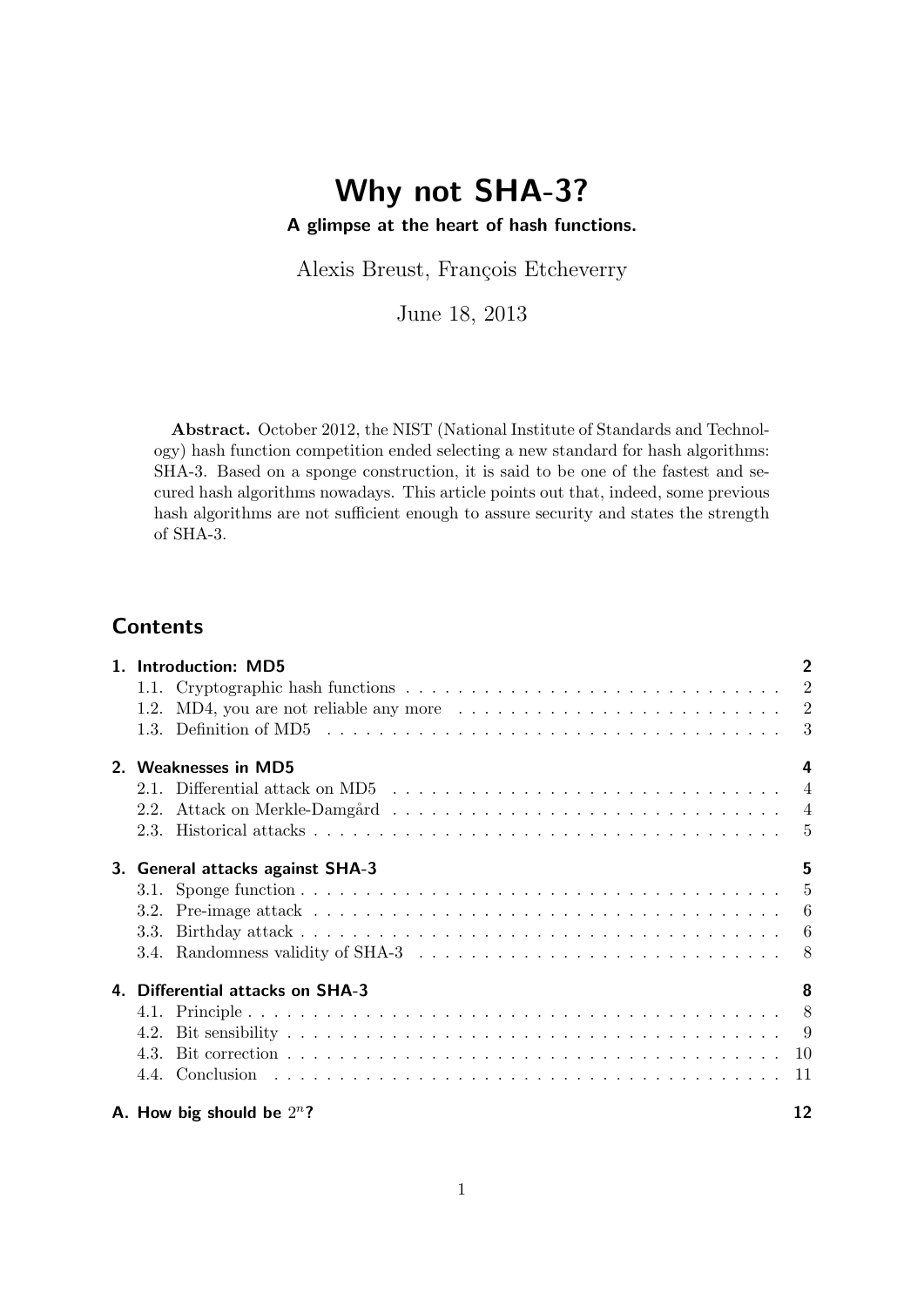## 1. Introduction: MD5

#### 1.1. Cryptographic hash functions

Information security needs digital signatures which depend on the cryptographic strength of the underlying hash functions. In general, hash functions are used to improve security as well as efficiency. The work of a cryptographic hash function can be sum up with:

 $Message \longrightarrow \begin{array}{c} \text{Cryptography} \\ \text{hash function} \end{array} \longrightarrow Discrete$ 

The digest is a lossy compression of a bit sequence (message) to a defined number of bits (512 is common nowadays). The digest is sometimes called (cryptographic) hash (value), checksum or (digital) fingerprint, even though these terms stand for functions with rather different properties and purposes. This paper will take the liberty to use the terms hash function instead of cryptographic hash function and hash instead of digest.

A message has a unique corresponding hash but different messages can have the same hash by the pigeonhole principle. However, this is what we want to avoid the most. To do so, as a minimum, a hash function must have the following properties:

- Pre-image resistance. Given a hash  $h$  it should be difficult to find any message  $m$  such that  $h = \text{hash}(m)$ .
- Second pre-image resistance. Given an input  $m_1$  it should be difficult to find another input  $m_2$  such that  $m_1 \neq m_2$  and hash $(m_1) =$  hash $(m_2)$ .
- Collision resistance. It should be difficult to find two different messages  $m_1$  and  $m_2$ such that  $hash(m_1) = hash(m_2)$ . Such a pair is called a collision.

Estimating difficulty is quite a hard problem in computer science: appendix A tries to give some answers about the theoretical complexity. However, "difficult" is generally defined by "almost certainly beyond the reach of any adversary who must be prevented from breaking the system for as long as the security of the system is deemed important"<sup>1</sup>.

#### 1.2. MD4, you are not reliable any more

The MD4 (Message Digest 4) algorithm was developed by Ronald Rivest in 1990. The hash length is 128 bits. The algorithm has influenced later designs, such as the MD5, SHA-1 and RIPEMD algorithms.

The security of this algorithm has been often compromised. The first full collision attack against MD4 was published in 1995. In 2007, Sasaki et al. ([1], "New Message Difference for  $MD4$ ") can provide a collision in less than two MD4 hash operations. A theoretical pre-image attack also exists with a  $O(2^{102})$  complexity ([2], 2008).

However, MD4 is still used for its speed of computation in hash tables, eMule P2P networks or more notably in NTLM password-derived key digests on Microsoft Windows<sup>2</sup> NT, XP, Vista and 7.

 $^1$ http://en.wikipedia.org/wiki/Cryptographic\_hash\_function

 $^2$ http://msdn.microsoft.com/en-us/library/cc236715.aspx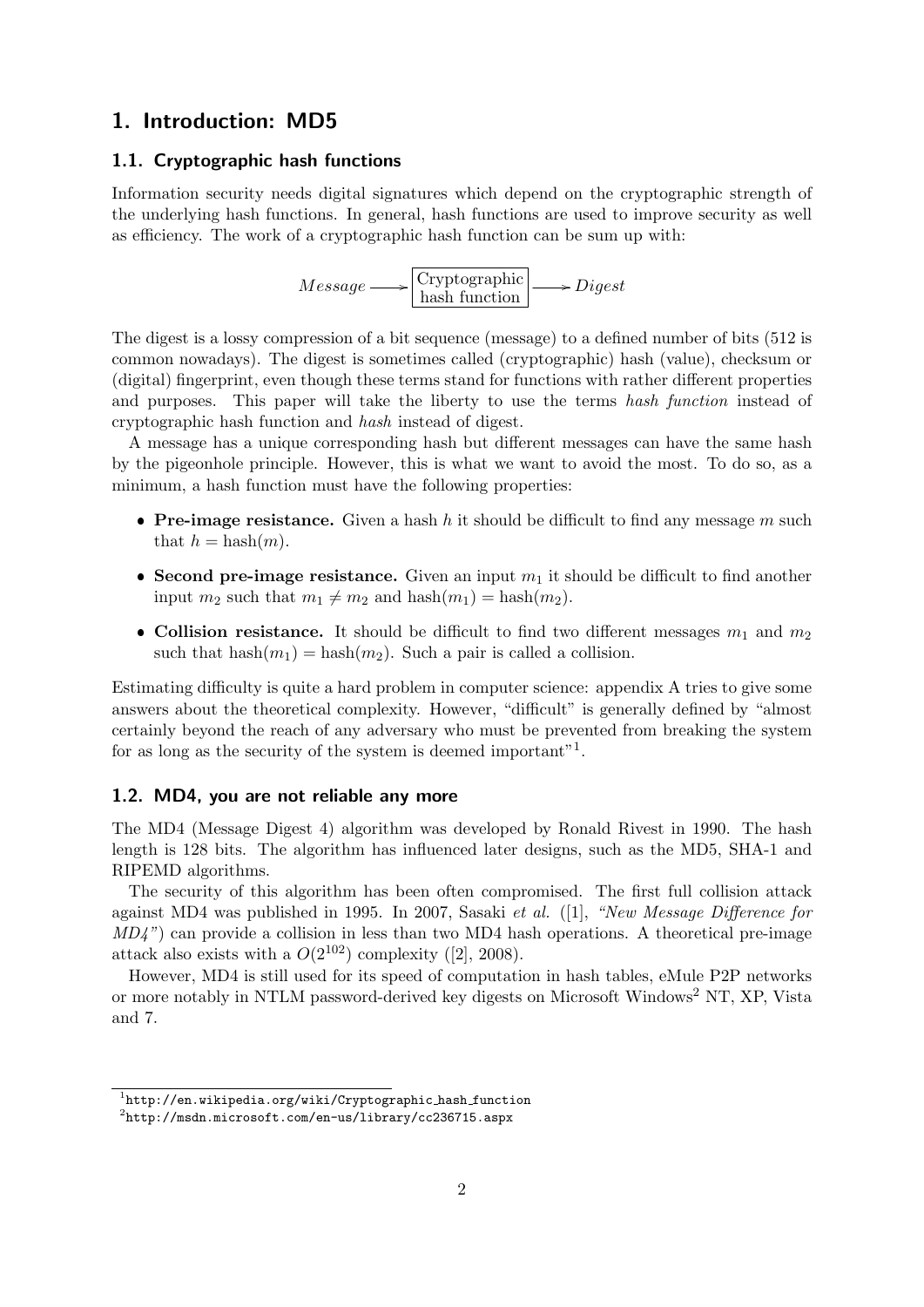#### 1.3. Definition of MD5

MD4's son, MD5, was created in 1991 in order to correct errors in its conception. MD5 algorithm produces a 128-bit hash value. Nevertheless, Wand and Yu have shown that MD5 is not collision resistant ([3], 2005). As such, MD5 is not suitable for applications like SSL certificates or digital signatures that rely on this property. Since its creation, and until a few years ago, MD5 was used, with SHA-1, as a norm for hash function. However, nowadays, MD5 and SHA-1 are still predominantly used in software and in the Internet.

#### Merkle-Damgård construction

The Merkle-Damgård construction, used in MD5 and SHA-1 for instance, can be summed up like this:



The first block is the *Initial Value* used to initialise the loop. The idea is to divide the original message into k blocks of m bits. If needed, the message can be padded by 1 and zeros to fix the last block length.

$$
f : \{0,1\}^n \times \{0,1\}^m \rightarrow \{0,1\}^n
$$
  

$$
(C,M) \rightarrow f(C,M)
$$

The resistance against collisions of the hash function is in part conditioning by the resistance of the f function. This function is what differs in MD4, MD5, SHA-1 or SHA-2.

However, the main problem of the Merkle-Damgård construction is the extension of a collision. Given two messages with the same hash hash $(m_1)$  = hash $(m_2)$ , all extensions will have the same hash: hash $(m_1||A)$  = hash $(m_2||A)$  where  $||$  denotes the concatenation. This particularity can be exploited by malicious developer to make good and evil programs with the same hash. More information in section 2.2.

#### MD5 algorithm overview

MD5 processes a message into a fixed-length output of 128 bits. The input message is broken up into chunks of 512-bit blocks. The main MD5 algorithm operates on a 128-bit state, divided into four 32-bit words, denoted a, b, c and d. These are initialized to certain fixed constants.

The following is devoted to describe the compression function for MD5. For each 512-bit block  $m_i$  of the padded message m, divide  $m_i$  into 32-bit words  $w_j$ . The compression algorithm for Mi has four rounds, and each round has 16 operations. Four successive step operations are as follows:

$$
a = b + ((a + \phi_i(b, c, d) + w_i + t_i) \ll s_i)
$$
  
\n
$$
d = a + ((d + \phi_{i+1}(a, b, c) + w_{i+1} + t_{i+1}) \ll s_{i+1})
$$
  
\n
$$
c = d + ((c + \phi_{i+2}(d, a, b) + w_{i+2} + t_{i+2}) \ll s_{i+2})
$$
  
\n
$$
b = c + ((b + \phi_{i+3}(c, d, a) + w_{i+3} + t_{i+3}) \ll s_{i+3})
$$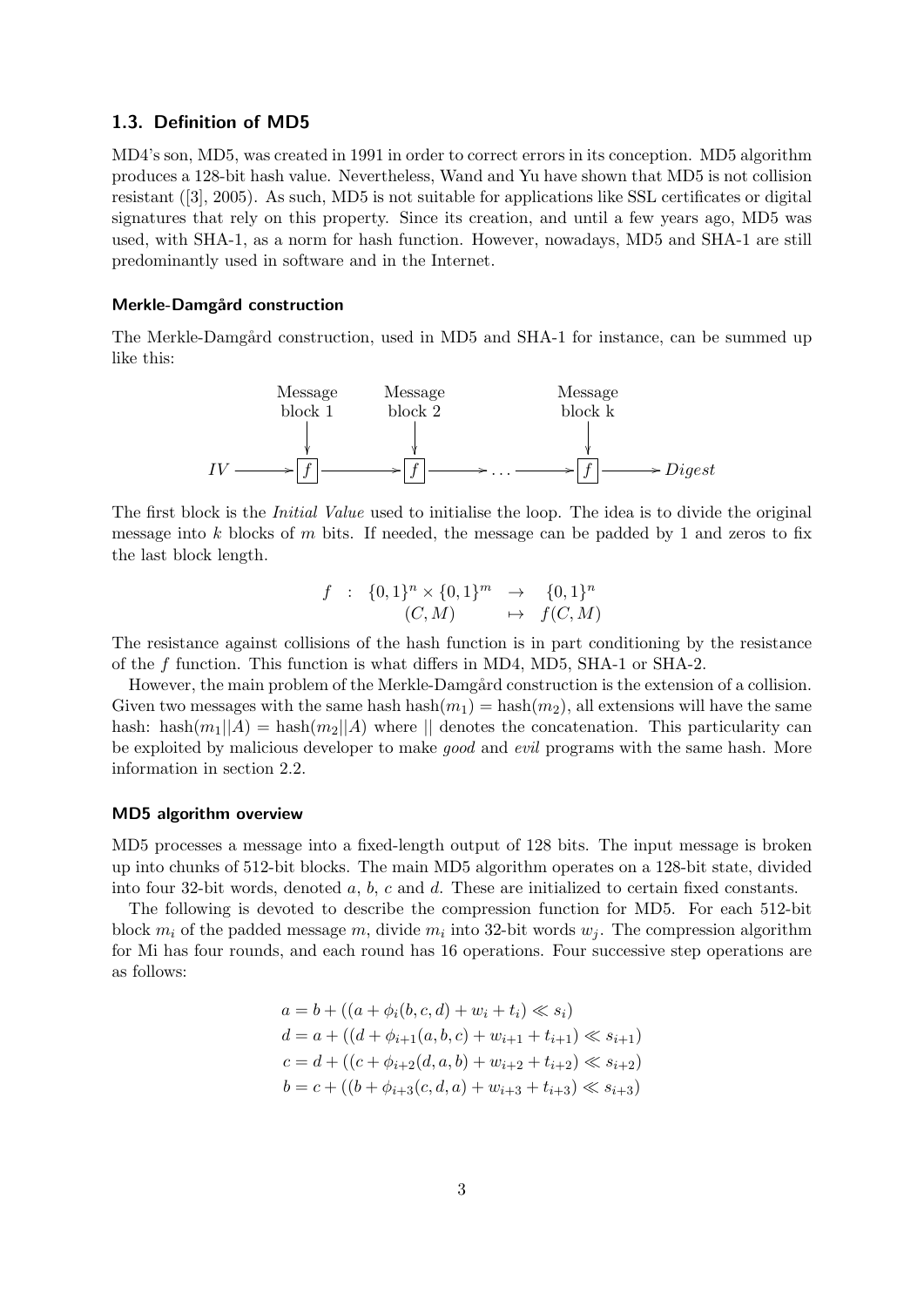where the operation + means addition modulo  $2^{32}$ ,  $t_{i+j}$  and  $s_{i+j}$  are step-dependent constants,  $w_{i+j}$  is a message word and  $\ll$  is circularly left-shift.

Each round employs one non-linear round function given below :

| $\phi_i(X, Y, Z) = (X \wedge Y) \vee (\neg X \wedge Z)$ | $0 \le i \le 15$    |
|---------------------------------------------------------|---------------------|
| $\phi_i(X, Y, Z) = (X \wedge Z) \vee (Y \wedge \neg Z)$ | $16 \leq i \leq 31$ |
| $\phi_i(X, Y, Z) = X \oplus Y \oplus Z$                 | $32 \le i \le 47$   |
| $\phi_i(X, Y, Z) = Y \oplus (X \wedge \neg Z)$          | $48 \le i \le 63$   |

where X, Y, Z are 32-bit words.

## 2. Weaknesses in MD5

#### 2.1. Differential attack on MD5

Weaknesses in MD5 have been found out by Hans Dobbertin in 1996 [4] and, since 2005, these weaknesses can be exploited by any-one, due to the work of Wang and Yu (see [3]). What are these weaknesses? The possibility to create collisions on demand, with chosen prefix. Wang and Yu claim that their attack can find a collision in about  $2^{39}$  MD5 hash calculations, which would mean between 15 minutes and 1 hour on IBM P690. Actually, it took us less than half an hour to find a collision, using the Peter Selinger implementation of Wang and Yu's algorithm on 50 CPUs (using Ensibm, our dedicated server), without even being optimal with our parallelism (as the different programmes didn't share their data).

That way, one can easily find 512-bit MD5 collisions.

#### 2.2. Attack on Merkle-Damgård

What can you do with such collisions? Say you found x and y 512-bit messages, such that  $MD5(x) = MD5(y)$ . As you can choose the prefix of your collision, you can take any message A with length a multiple of 512, and get  $MD5(A||x_A) = MD5(A||y_A)$ , where  $||$  denotes concatenation. Be aware that you need that prefix before you compute a  $x$  and  $y$ . Then, you can use a propriety of the Merkle-Damgård construction to add any suffix to your collision, and that way, you can create two messages  $A||x_A||B$  and  $A||y_A||B$  with the same MD5 hash.



In other words, you can create a collision between two files, where only 512 bits are different, with the same MD5 digest. How can you exploit this? Well for example, you can create two executables Prog1 and Prog2, with only 512 different bits, having the same hash and doing different things. How does it work? Imagine that your programmes are doing the following things:

- Prog1: if (DATA1 == DATA1) do exec1 else do exec2;
- Prog1: if (DATA2 == DATA1) do exec1 else do exec2;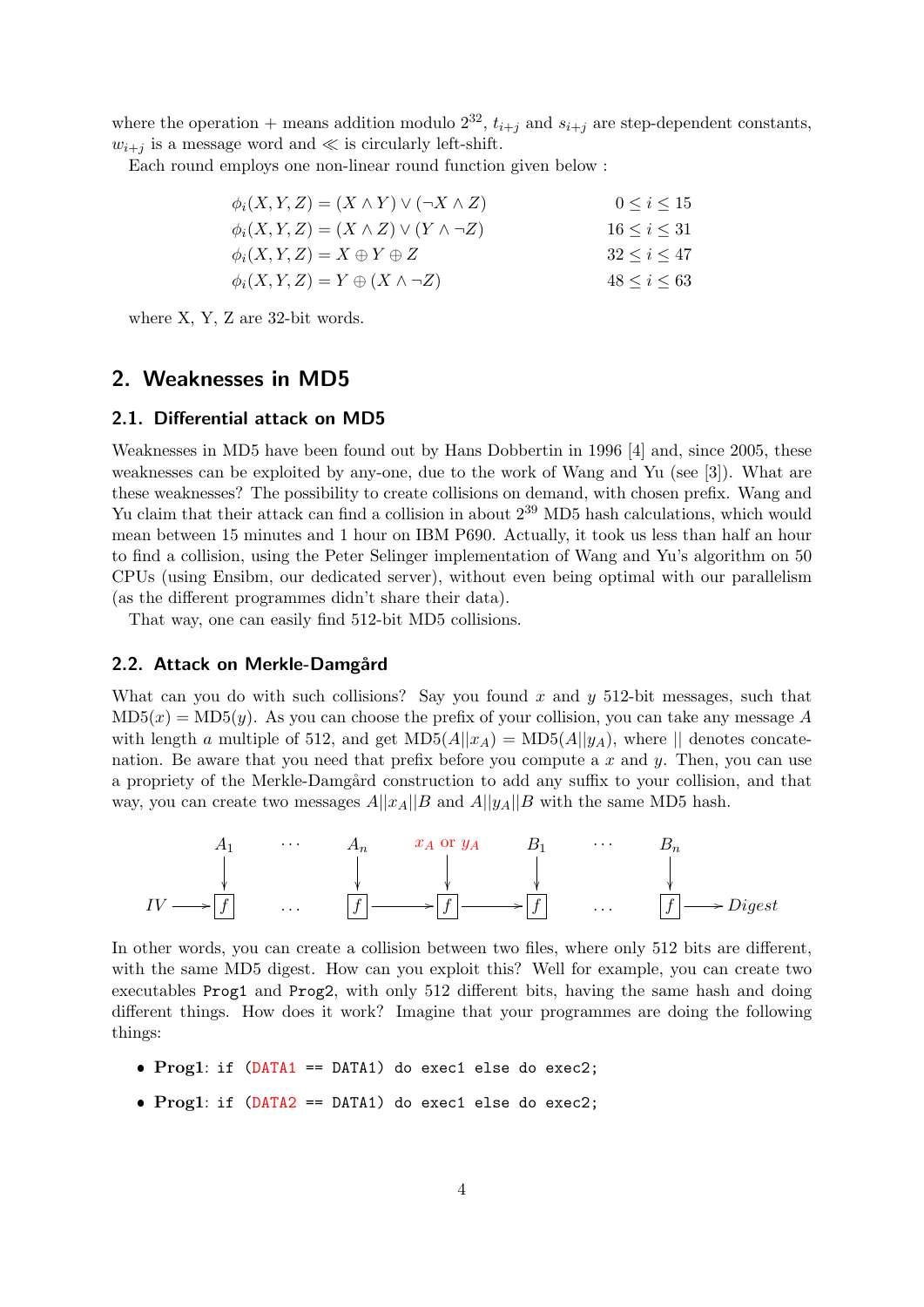As you might have understood it, your collision is DATA1/DATA2. You just have to modify exec1 and exec2 to get your programs to do whatever you want them to do. A proof that MD5 is really broken is that there is a lot of programmes circulating on the internet helping to use these vulnerability. For example, it took us only a few hour to find sources and methodology  $3$ to create our own programmes "good" and "evil" sharing the same MD5 hash.

#### 2.3. Historical attacks

In September 2011 was discovered the virus Duqu, and later in May 2012 the virus FLAME. Both viruses use MD5 collisions inter alia to create false certificates. With the rest of the family (Stuxnet, Gauss), these malware are the bigger security threats at the moment. These viruses are one of the main reason for the organisation of the SHA-3 competition.

## 3. General attacks against SHA-3

#### 3.1. Sponge function

Winner of the NIST<sup>4</sup> hash function competition in October 2012, Keccak submission ([5], 2011) uses a sponge function. Scarcely implemented in hash functions, the sponge function is a specificity of the newly declared standard SHA-3, a Keccak variant.

The sponge function, which is an adaptation from the RadioGatún structure ( $[6]$ , 2009), can be quickly sketched as:



There are at least two notable differences between the sponge and the Merkle-Damgård construction. First, the sponge function can produce a hash with on demand length while Merkle-Damgård sets it. Then, the links between the compression functions are split into n and  $m$ bits.

$$
f : \{0,1\}^r \times \{0,1\}^c \rightarrow \{0,1\}^r \times \{0,1\}^c
$$
  

$$
(r_i \oplus m_i, c_i) \rightarrow (r_{i+1}, c_{i+1})
$$

In Keccak $[r,c]$  implementation, r is the bitrate and c the capacity. The sum  $r + c$  determines the width of the Keccak-f permutation used in the sponge construction and is restricted to values in  $\{25, 50, 100, 200, 400, 800, 1600\}$ . Keccak allows one to choose its security parameter c independently from the output length.

In estimates of Keccak developers for the safety margin against different types of Keccak, it may be significant to notice that Keccak- $f$  is supposed to have about twice as many rounds

 $^3$ see http://www.mathstat.dal.ca/ $\sim$ selinger/md5collision/

<sup>4</sup>National Institute of Standards and Technology: http://www.nist.gov/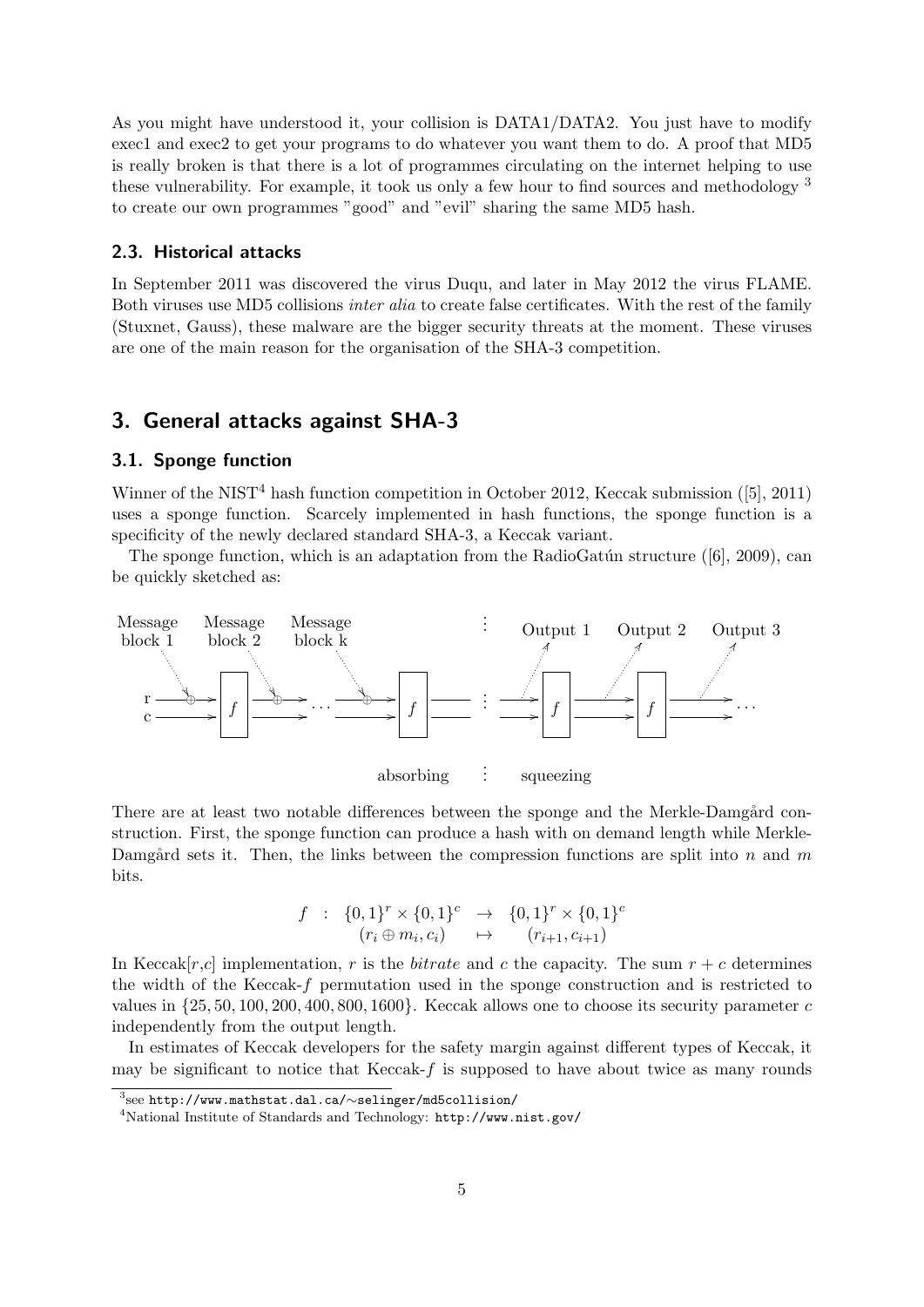(24) as strictly required (13) for Keccak to stand up to its security claim, for any choice of the capacity.

Keccak algorithm seems quite resistant to attacks. Nowadays, there are only generalist ways, based on brute force methods, to break SHA-3. This paragraph is devoted to two of these attacks, trying to prove that practical results are very close to theoretical ones.

#### 3.2. Pre-image attack

Given y a digest, how can we find an x such as  $SHAS(x) = y$ ? The most obvious method to do it is brute force. I choose to generate a lot of  $x$  and I hope that I will find one such as  $SHA3(x) = y$ . Even if the method is quite simple, we must ask about its feasibility.

If our digest y is n bits long, hence there are  $2^n$  possibility of digests. If Keccak is supposed to be ideal, every digest has a  $2^{-n}$  chance to appear on a total random created x. So, one may need  $O(2^n)$  tests to find out a valid x.



Figure 1: Average number of hashes  $(\log_2)$  needed to get a collision with a defined digest. First and ninth deciles are indicated.

Figure 1 presents the results of our test program. Given a Keccak digest, in our example the beginning of the 192-bit-long random digest FD3E B0AB C323 513F C688 BFC5 8F55 1EDC 4F08 27D1 149D 58AA, one wants to get a 16-byte-long message which gives the first  $n$  bits of the previous digest once hashed. Theory predicts that one may need  $2<sup>n</sup>$  random generated messages to get the correct beginning digest.

Results are averaged on 50000, 1000, 500 and 20 tests respectively for 1, 2, 3 and 4 bytes of the digest. Except for the latter, the number of tests is sufficient to state a good tendency in the statistics. The first three actually are under 0.1% of error, which confirms the theory. It is also interesting to notice that the variance of the results is also with  $O(2^n)$  complexity.

#### 3.3. Birthday attack

In probability theory, the birthday problem concerns the probability that, in a set of  $m$  randomly chosen people, some pair of them will have the same birthday. The cryptographic use of that problem is currently called the birthday attack. Given the Keccak hash function, we are considering  $m = 2^n$  digests, where n is the number of bits of the digests.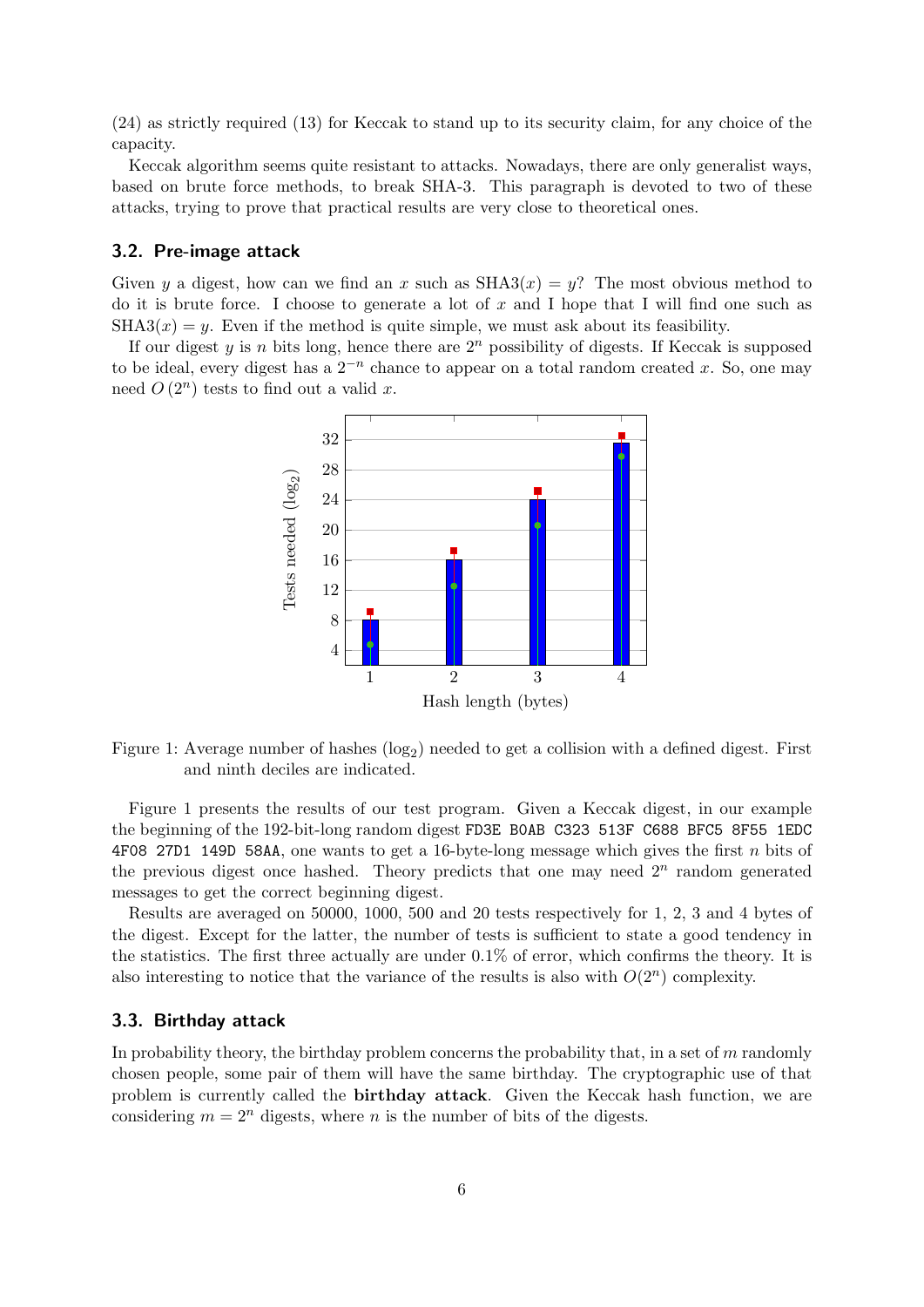The probability that, with  $x$  digests, all of them are completely different is simply calculated by

$$
\bar{p}(x) = 1 \times \frac{m-1}{m} \times \frac{m-2}{m} \times \dots \times \frac{m-x+1}{m}
$$

Hence, the probability that at least two of them are the same is given by

$$
p(x) = 1 - \frac{m!}{m^x(m-x)!}
$$

An approximation can be found using  $e^{-\frac{k}{m}} \approx 1 - \frac{k}{m}$  $\frac{k}{m}$  for each  $k \ll m$  and gives

$$
p(x) = 1 - e^{-\frac{x(x-1)}{2m}}
$$

Hence

$$
x(x - 1) = -2m \log(1 - p(x))
$$

Using  $p(x) = 0.5$  (on average), we get (for  $x > 0$ ):



Figure 2: Average number of hashes  $(\log_2)$  needed to get a collision using the birthday attack. First and ninth deciles are indicated.

Figure 2 illustrates equation 1. To simplify, one may need  $O(\sqrt{m}) = O(2^{n/2})$  tests to find two messages with the same m-bit-long digest. This is a general attack that can be done on every hash function and proves that each one should be long enough. The reader should report to appendix A to see how big should be your digest to counter general attacks and to [7] which discuss the resistance of regular hash functions against birthday attacks.

Our test program generates successive random messages and checks if their digests (the first n bytes) have already been generated. Once two digests are identical, the program stops. We ran this program over 1000 times for each length of digest to get these average values.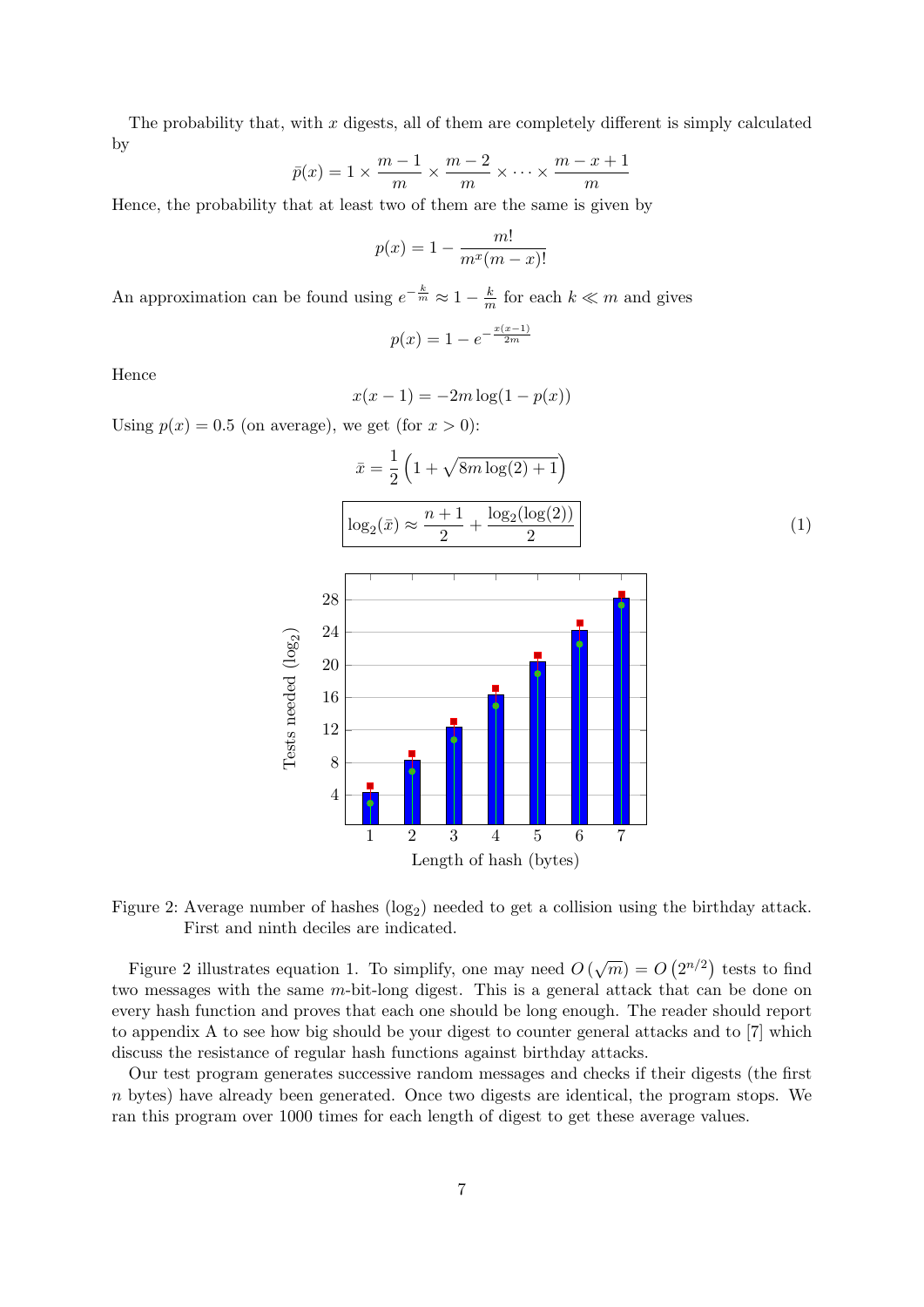However the results are almost what we expected for the birthday attack, all of them are distant for a very tiny value (0.1) from the theoretical prediction. Hence, we have to ask whether the hash function SHA-3 is sufficiently random or not. In order to do so, we implemented a iterative function which generates successive digests.

#### 3.4. Randomness validity of SHA-3



Once seeded, the output of the function are stored into a file which is used to re-seed the function and so on. Now we can test the uniformity of the outputs of the function.

Our test creates one million self-iterating digests to build a 512000000-bit-long file. This file's entropy is tested using Federal Information Processing Standard (FIPS) 140-2 tests with the rngtest program. The reader may find more information in Caddy's Encyclopedia of Cryptography and Security ([8], 2011) about the FIPS.

The tests are done on blocks of 20000 bits, hence there are 26000 blocks per file. For each block, the FIPS 140-2 will tell whether the block has passed or not. On 50 files tested (with random initial seeds), there are exactly 22 on average failures over 26000. That is to say about 0.08% of failures.

In order to make a good comparison, we implemented the same protocol using rand from *libc* instead of SHA-3 digests. On average, we got 21.3 failures over 26000 blocks. This means SHA-3 can be used as a pseudo-random generator. However SHA-3 has to be architecture-optimized to be quick enough.

## 4. Differential attacks on SHA-3

#### 4.1. Principle

Previous study prove that it is infeasible to lead a brute force attack against SHA-3, as soon as you chose a valid parameter. Yet, this is not a sufficient proof of security, as actually, a lot of broken hash functions are still not attackable via brute force. The main attack against hash functions is called the differential attack. What is it? The main idea is to study the hash function to find a set of conditions that two messages must verify in order to have a much better probability to collide.

How do you find such conditions? Actually, the main method is to study manually the function to find them. You study how a one-bit modification propagate in your function, and how you can try to stop this propagation with new bit modifications. Soon enough, you will find that, in order to perform these cancellations, you need to have some bits verifying conditions. These conditions have a certain probability to occur, which will decide the efficiency of your differential attack.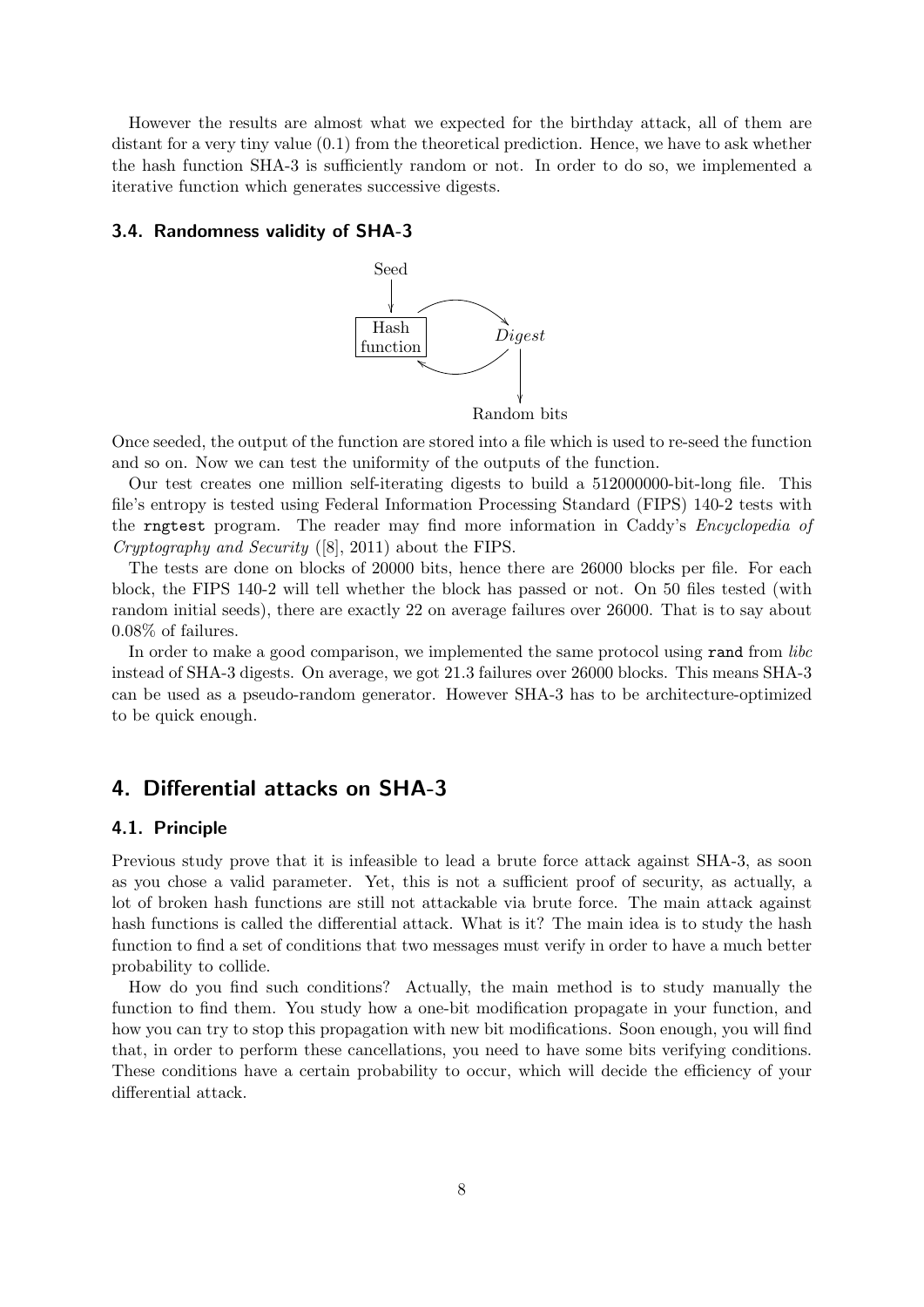Actually, Keccak and its sponge function are too recent (or too efficient, who knows?) to have been attacked that way. In our study, we only tried to perform some tests to see if we could attack the randomness of SHA-3 by trying to work at bit-level.

#### 4.2. Bit sensibility

A first step was to try finding a possibly less active bit. To do so, we used the following algorithm:

```
for i in 1 .. LOOP {
    generate random msg; // 1024 bit
    altered_msg = msg;
    for j in altered_msg {
        change bit j in altered_msg;
        compare (SHA3(msg), SHA3(altered_msg));
        change bit j in altered_msg;
    }
}
```
Where compare calculates the number of bits at different values between the two input message. The idea here is to calculate for each bit the average value (on loop) returned by compare, to see if any of the input bits has a more important role for SHA-3.

Here are the results for three different values of LOOP:

| LOOP   | min    | max    | average |  |  |
|--------|--------|--------|---------|--|--|
| 10000  | 287.70 | 288.24 | 288.02  |  |  |
| 50000  | 287.80 | 288.18 | 287.99  |  |  |
| 100000 | 287.86 | 288.10 | 287.99  |  |  |

Table 1: SHA3 one-bit modification impact

288 being the limit if SHA-3 was a perfect hash function (one bit modification implying a completely new random results). We can see that there is no conclusion to collect here, and accordingly it is not relevant to use this data to find a less active bit.

For a second approach, we applied the same algorithm but using a weakened SHA-3 : as one of the most important method to equalize the importance between the bits in a hash function is to apply the same function several time (to help a modification to propagate itself in the system). We reduced the number of rounds in Keccak-f (in comparison, SHA-3 uses Keccak-f with 24 rounds).  $LOOP = 100000$  in the next table.

| bits<br>rounds | 1-448  | $449-512$ | $1513 - 640$ | 641-704 | 705-768 | 769-896 | 897-960 | 961-1024 |
|----------------|--------|-----------|--------------|---------|---------|---------|---------|----------|
|                | 287.86 | 119.37    | 116.56       | 124.12  | 119.88  | 121.86  | 9.50    | 7.00     |
|                | 288.00 | 288.00    | 288.00       | 288.00  | 288.00  | 288.00  | 119.37  | 116.75   |
|                | 288.00 | 288.00    | 288.00       | 288.00  | 288.00  | 288.00  | 287.78  | 288.21   |
|                | 288.00 | 288.00    | 288.00       | 288.00  | 288.00  | 288.00  | 288.00  | 288.00   |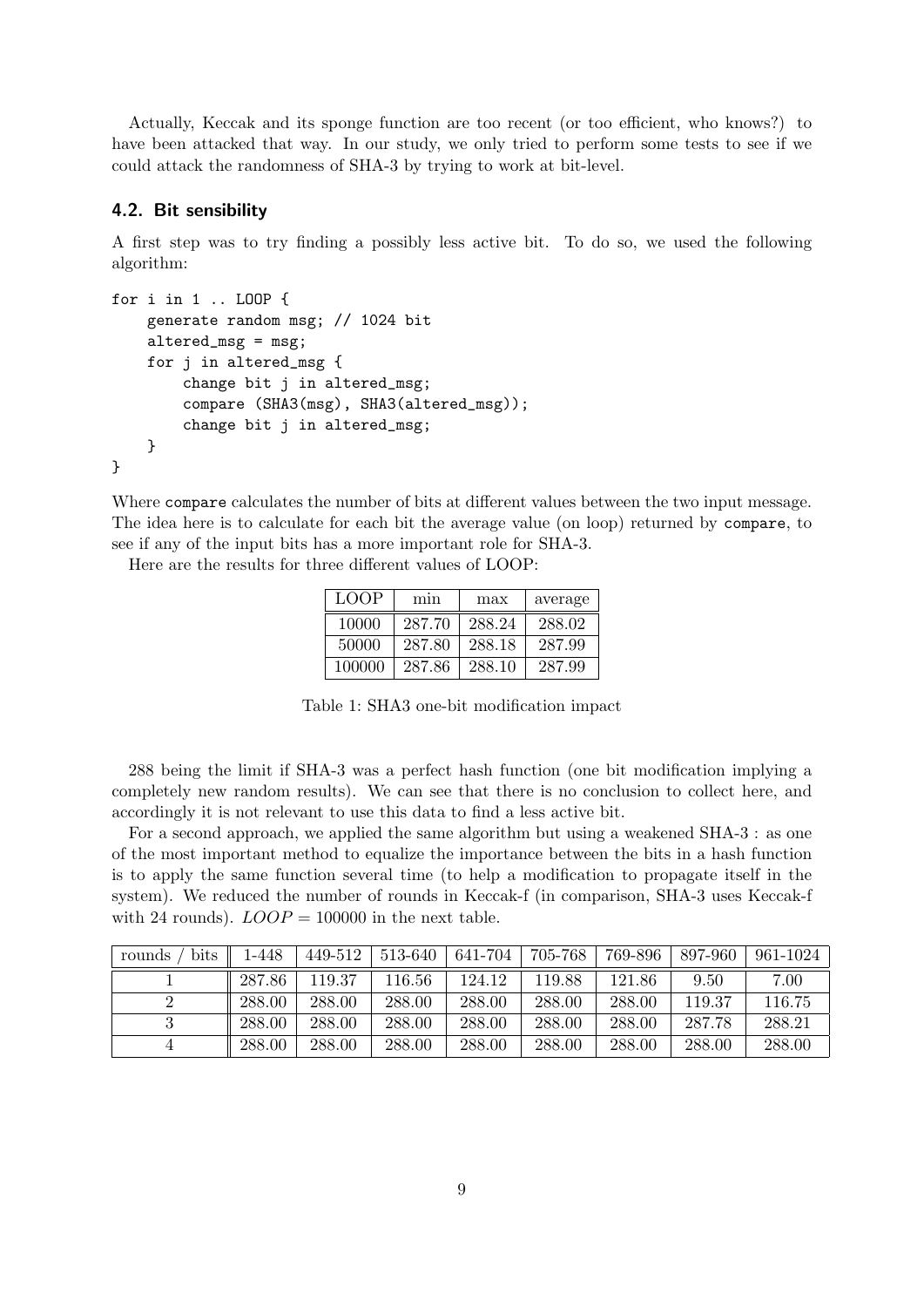We can see that the last bits of the input have a really small impact on the output of Keccak-f. In one round, only the first 448 bits have an acceptable impact on the output, and the bits 897 to 1024 have a really low impact which affects the output even after a second round. Yet, all that disappears after the fourth round.

The conclusion here is that even if some bits have a different impact on Keccak-f (from a random message), these differences are quickly erased by the followings rounds. We recall that Keccak developers considered 13 are enough rounds, and advised 24 rounds for SHA-3.

#### 4.3. Bit correction

One of the principles with a differential attack is to try correcting a first modification using new modifications. Our idea here, was to minimize the number of modified bits, finding first a bit on first block which minimizes modifications of the digest, and then trying to cancel these modifications with a new one bit modification on a second block. As SHA-3 is too much resistant for us, we just tried to minimize the number of modifications on the final digest.

To do so, we applied the following method: for LOOP 2 ∗ 1024 random messages (so they are 2 SHA-3 block sized), find the 1-bit modification on the first block which minimizes the number of modified bits on the output. Then, keeping that modification, find the 1-bit modification on the second block which also minimizes the modification on the digest.

| LOOP  | absolute min | average min | $\rm LOOP$ | absolute min | average min |
|-------|--------------|-------------|------------|--------------|-------------|
| 5000  | 227          | 249.01      | 5000       | 235          | 238.3       |
| 8000  | 220          | 249.08      | 8000       | 207          | 238.3       |
| 10000 | 226          | 249.09      | 10000      | 211          | 238.2       |

Table 2: SHA-3 1-bit correction on the left,  $MIN_{1..1024}$ (rand) on the right

Having these results, the next question that came to us was : Are we getting something better than what we would obtain with a perfect hash function? Hence, we compared our results to the minimum number of bit at 1 in 1024 random 576-bit messages (as SHA3(*original\_msg*) ⊕  $SHA3(altered_msg)$  would be equivalent to such a random message if  $SHA-3$  was perfect). We used rand from library *time.h* to generate each bit.

We came to two different conclusions, either rand has weaknesses, illustrated here, or a bit modification imply more modifications on SHA-3 digests than expected, which might be an interesting property to study in the future if proven. A theoretical study should be performed to have a definitive conclusion here.

Coming back on our first idea, as we didn't get expected results, we decided to perform the same test with a one-block sized message and only one modification. We obtain the same results (an average min at about 249) than with our one-bit correction.

Actually, this shows us that the method to generate differential attacks on a sponge construction will probably be different than a differential attack on a Merkle–Damgård construction, because of correcting a block with the next block is impossible here, due to the  $2<sup>c</sup>$  bits output that can not be modified.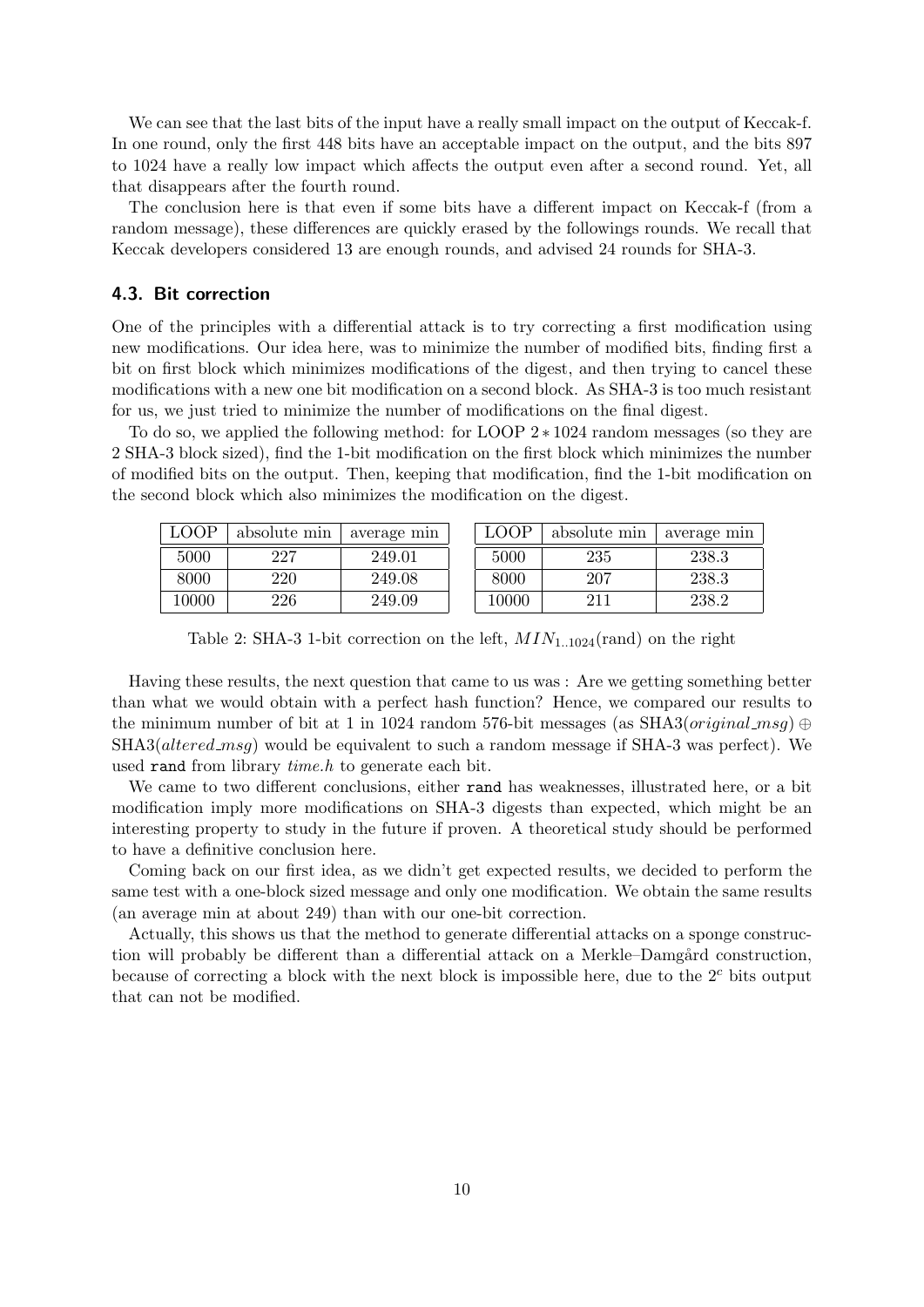This is the reason why finding an internal collision on SHA-3 is equivalent to finding a collision on these particular bits, which explain the theoretical security offered by SHA-3. This is due to the XOR construction.



A little proof for this equivalence: Given a collision on c', you can create a collision on  $r'||c'$ using collision 2 = original  $2 \oplus r$ -output-errors. Reciprocally, if you found a collision on the output  $r'||c'$ , then you have a collision on c'.

This research suggest that future differential attacks on SHA-3 will probably be collisions on one block, or at least, second block modifications will be trivial.

#### 4.4. Conclusion

Keccak certainly differs from all functions of the Merkle-Damgård family (MD5, SHA-1, SHA-2) as it uses a sponge function construction. This fact can be considered neither as an advantage nor a disadvantage. Sponge functions are new constructions that will now, thanks to the nomination of Keccak as SHA-3, attract more attention from cryptographers. Certainly this is a minus as this construction is not very well analysed yet.

Our study states the strength of Keccak as it does not get easily trapped into simple differential attacks. The number of rounds setted by the developers seams sufficient to avoid these simple attacks. Moreover, the security parameter c, which cannot be directly affected by the input, provides a good reason for considering gladly sponge functions.

It is a positive fact that SHA-3 has not the same structure as SHA-2. That means that a new attack could not threaten both algorithms at the same time. Moreover, as SHA-2 is still very solid and is not going to be replaced by Keccak soon.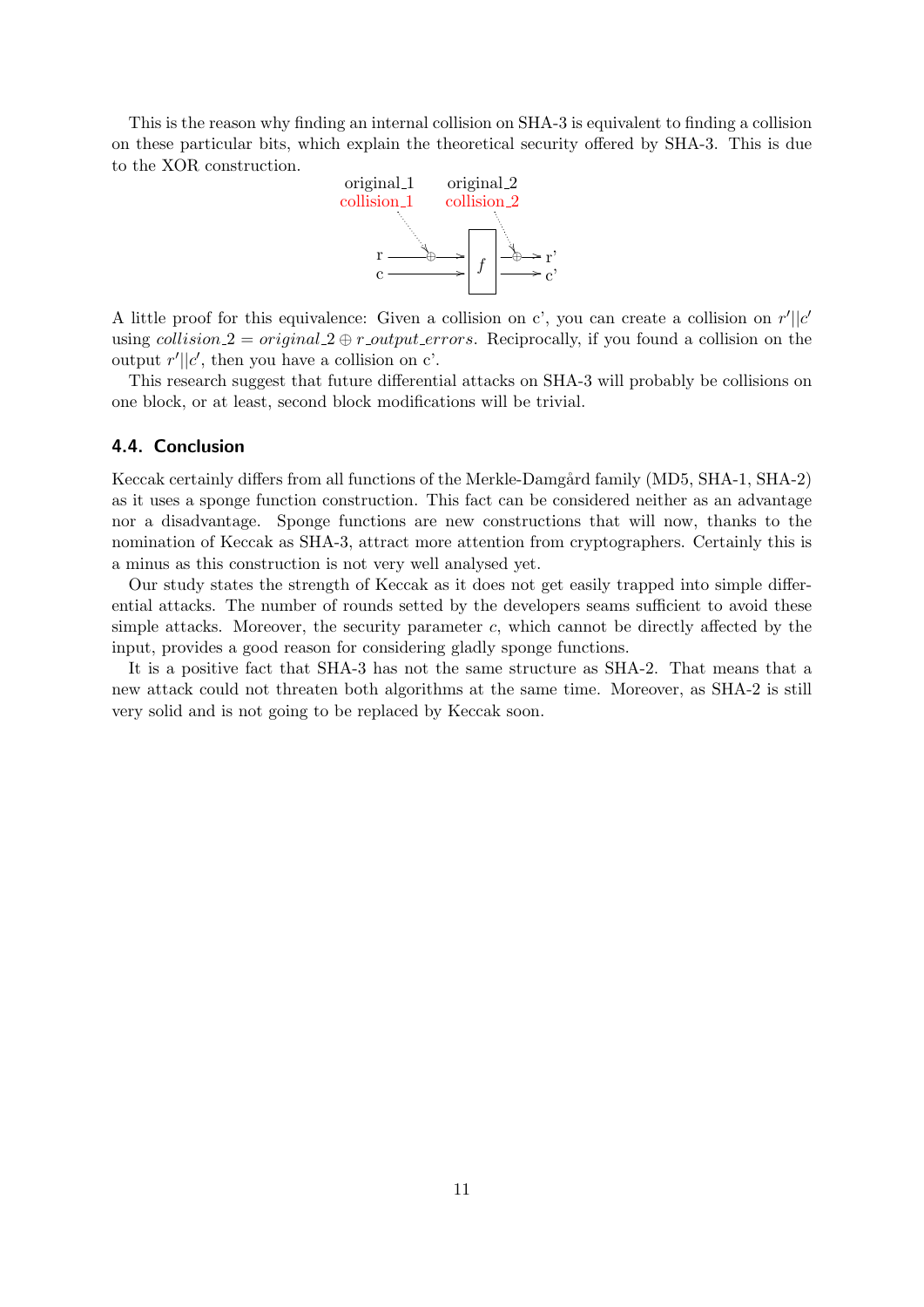# Appendices

## A. How big should be  $2^n$ ?

The Keccak web site<sup>5</sup> gives hints to evaluate the magnitude of  $2<sup>n</sup>$  numbers. Here are summed up some of them in order to give the idea of a sufficient security.

## Not enough:  $2^{64}$

Imagine an attacker who want to crack your 128-bit-long digest by birthday attack. If he had access to one billion computers, each performing one billion evaluation of your hash function per second, it would take  $18.4$  seconds to evaluate the permutation  $2^{64}$  times.

## Sufficient for today:  $2^{128}$

The same attack on a hash of 256 bits would take  $1.1 \times 10^{13}$  years (770 times the estimated age of the universe) to evaluate the permutation  $2^{128}$  times.

## Surely good:  $2^{256}$

The same attack on a hash of 512 bits would take  $3.7 \times 10^{51}$  years  $(2.6 \times 10^{41}$  times the estimated age of the universe) to evaluate the permutation  $2^{256}$  times.

Considering an irreversible computer working at 2.735°K (the average temperature of the universe), Landauer's principle implies that it cannot consume less than  $2.62 \times 10^{-23}$  joule every time a bit is changed. (Computers actually consume much more than that.) Just counting from 1 to  $2^{256}$  would take at least  $3 \times 10^{54}$  joules (the total energy output of the Sun during  $2.5 \times 10^{20}$ years).

## Conclusion

A simple way to evaluate security is to decide arbitrary that nowadays  $O(2^{100})$  begins to be a sufficient complexity. In the future, if computation increases a lot more, it would be necessary to extend minimal hash length.

 $^{5}$ http://keccak.noekeon.org/tune.html